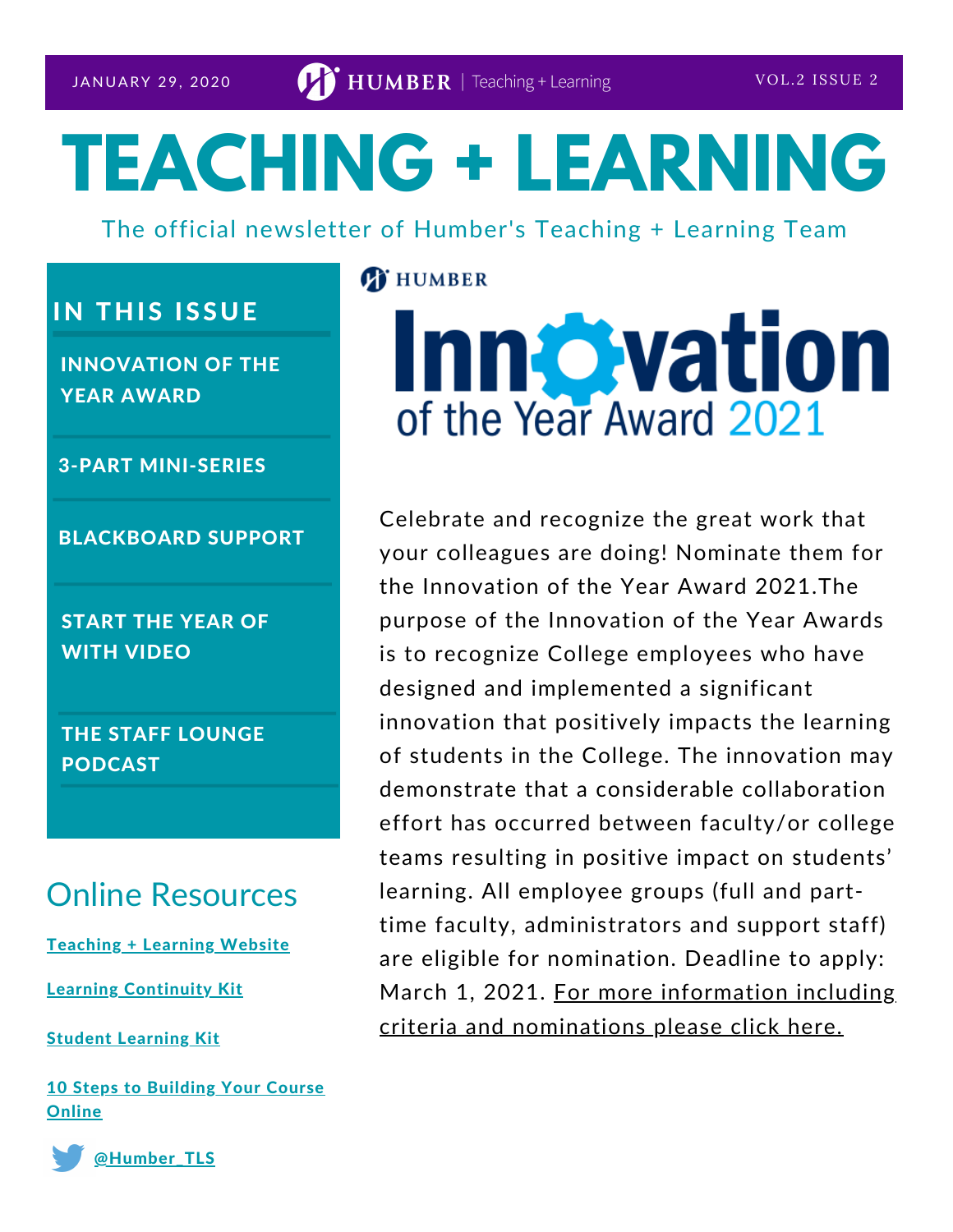## Upcoming 3-part Online Mini-

### Series

For more [information](https://humber.ca/teachingandlearning/level-up-teaching/mini-series/) or to register click here.

#### Taking Care of You! Promoting Faculty Wellness in stressful times

#### Feb 4, 18, March 4 7:00 p.m. — 8:30 p.m.

The Covid 19 pandemic has significantly altered the college experience. Rapid changes in work life, training, new modes of delivery, and concern for students, add to faculty's stress. A recent study of almost 600 faculty and students found that the pandemic's impacts are far-reaching, with more faculty expressing feeling extreme stress (Flaherty, 2020). This 3-part mini-series will explore how faculty are coping, and help develop strategies for wellness and community-building.

#### Mastering Blackboard Collaborate Ultra Jan 27, Feb 3, 10 12 p.m. — 1:30 p.m.

This series will help you gain confidence with your virtual classroom. Over three sessions we will focus on session settings and reports, facilitating engaging sessions, and mastering breakout groups.

#### Mastering Blackboard Collaborate Ultra Jan 27, Feb 3, 10 12 p.m. — 1:30 p.m.

This series will help you gain confidence with your virtual classroom. Over three sessions we will focus on session settings and reports, facilitating engaging sessions, and mastering breakout groups.

#### Create Beautiful and Engaging Content with Adobe Spark

#### Feb 3, 10, 17 1 p.m. — 2:30 p.m.

Join us in this 3-part mini-series in which we explore Adobe Spark's three fabulous tools: Post (for Graphic design), Page (for websites) and Video. Adobe Spark is flexible and easy to use and available to all Humber Faculty and Staff!

## Teaching Innovation Fund (TIF)

The fund includes \$1,400 per investigator and support in developing and conducting a research project about teaching and learning. There are typically two types of projects: "Build" projects, in which you develop and build a new, evidence-based teaching tool or approach, and "Impact" projects, in which you measure the impact of an innovative teaching tool or approach

with your students. Deadline to apply: January 29, 2021 . Click here to [apply.](https://humber.ca/staff/announcement/teaching-innovation-fund-apply-today)

#### Blackboard Support!

Live Blackboard Training Sessions are being offered this January. Please visit our website for more [information](https://humber.ca/teachingandlearning/) and to register.